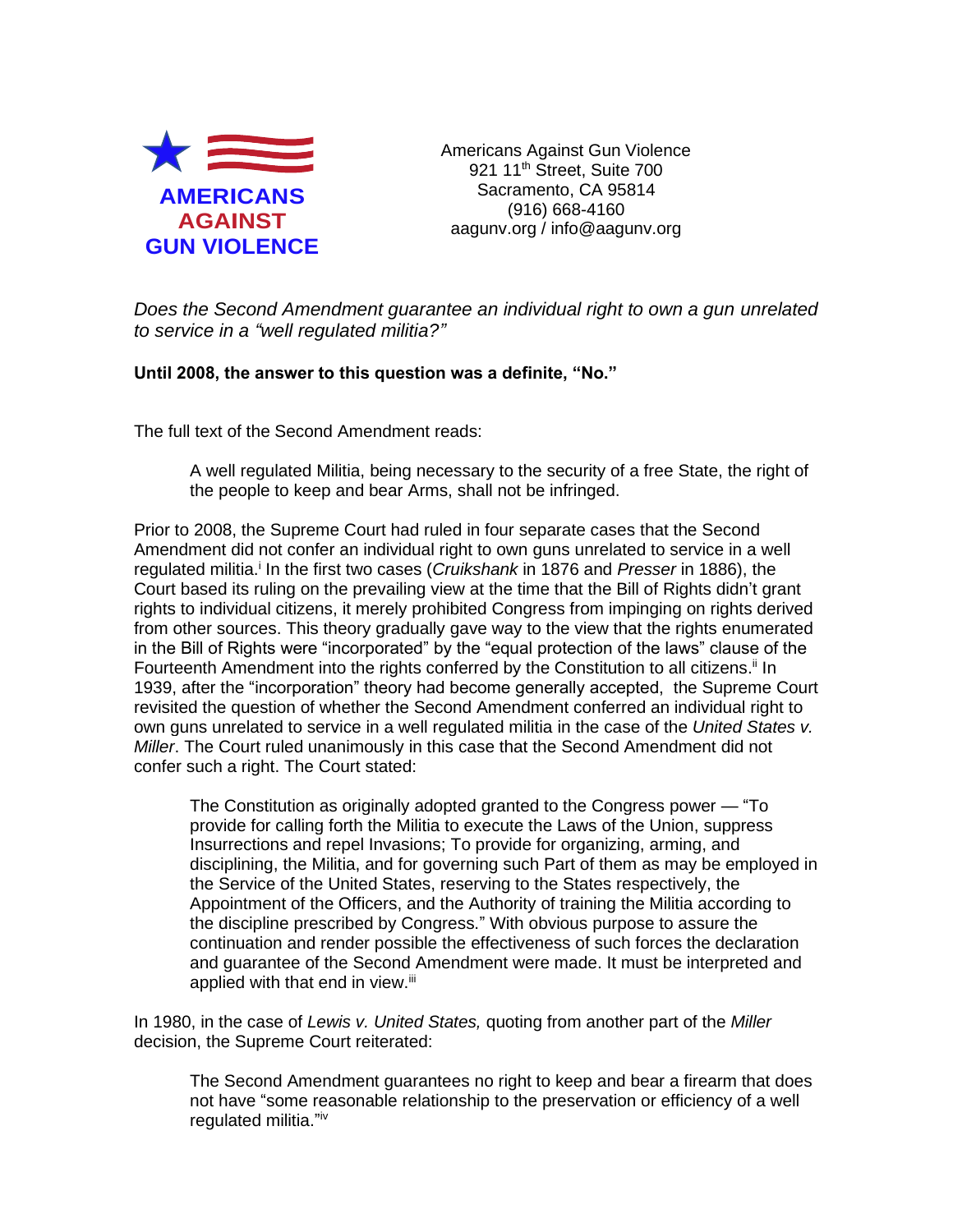Beginning in the 1970's, however, the gun lobby began seeding the legal literature with articles claiming that the courts had been wrong in ruling that the Second Amendment did not confer an individual right to own guns unrelated to service in a well regulated militia.<sup>v</sup> Supreme Court justices were aware of this propaganda campaign, and for decades, they did not bow to it. As Justice William Douglas wrote in the 1972 case of *Adams v. Williams,* citing the precedent of the Court's *Miller* decision:

A powerful lobby dins into the ears of our citizenry that [handgun] purchases are constitutional rights protected by the Second Amendment….There is under our decisions no reason why stiff state laws governing the purchase and possession of pistols may not be enacted….There is no reason why all pistols should not be barred to everyone except the police.<sup>vi</sup>

Lower courts also resisted the gun lobby's propaganda campaign. With a single exception, every federal court that considered the Second Amendment in a case between 1939 and 2007 ruled, consistent with the *Miller* decision, that the Second Amendment did not confer an individual right to own guns unrelated to service in a well regulated militia. (The single exception was the 2001 case of *U.S. v. Emerson* in which two members of a three judge panel of the Fifth Circuit Court of Appeals opined in a lengthy treatise unrelated to the decision in the case at hand that the Second Amendment was intended to confer an individual right to own guns unrelated to service in a well regulated militia. $vii)$ 

In 2007, though, the gun lobby's propaganda campaign came to fruition. In the case of *Parker et al v. District of Columbia,* a three judge panel of the DC Court of Appeals ruled that the District of Columbia's partial handgun ban and safe firearm storage laws violated the Second Amendment.viii The *Parker* case became the *Heller*  case after it was ruled that of the six plaintiffs in the case, only Dick Heller had standing to sue the District of Columbia as he was the only plaintiff who had actually been denied a handgun permit by the District.<sup>ix</sup> The District of Columbia appealed the case to the Supreme Court, and in the 2008 *Heller* decision, a narrow 5-4 majority of justices upheld the appeals court ruling.<sup>x</sup>

Technically, the only question that the Supreme Court agreed to consider in the *Heller*  case was whether the District of Columbia's partial handgun ban and firearm safe storage laws violated the Second Amendment.<sup>xi</sup> The Court went much further in its ruling, however, concluding that, "The Second Amendment protects an individual right to possess a firearm unconnected with service in a militia…." xii Prior to the *Heller*  decision, no gun control law in the United States had ever been overturned on a Second Amendment basis. The majority opinion in *Heller,* however, written by Justice Antonin Scalia, effectively declared "open season" for the gun lobby to challenge all sorts of gun laws on a Second Amendment basis.

Between 2008 and 2016, the gun lobby filed more than 1,500 Second Amendment challenges against a wide variety of gun-related laws, with 9% of these lawsuits resulting in existing gun laws being declared unconstitutional.xill It's likely that the number of successful Second Amendment challenges will continue to increase in future years, even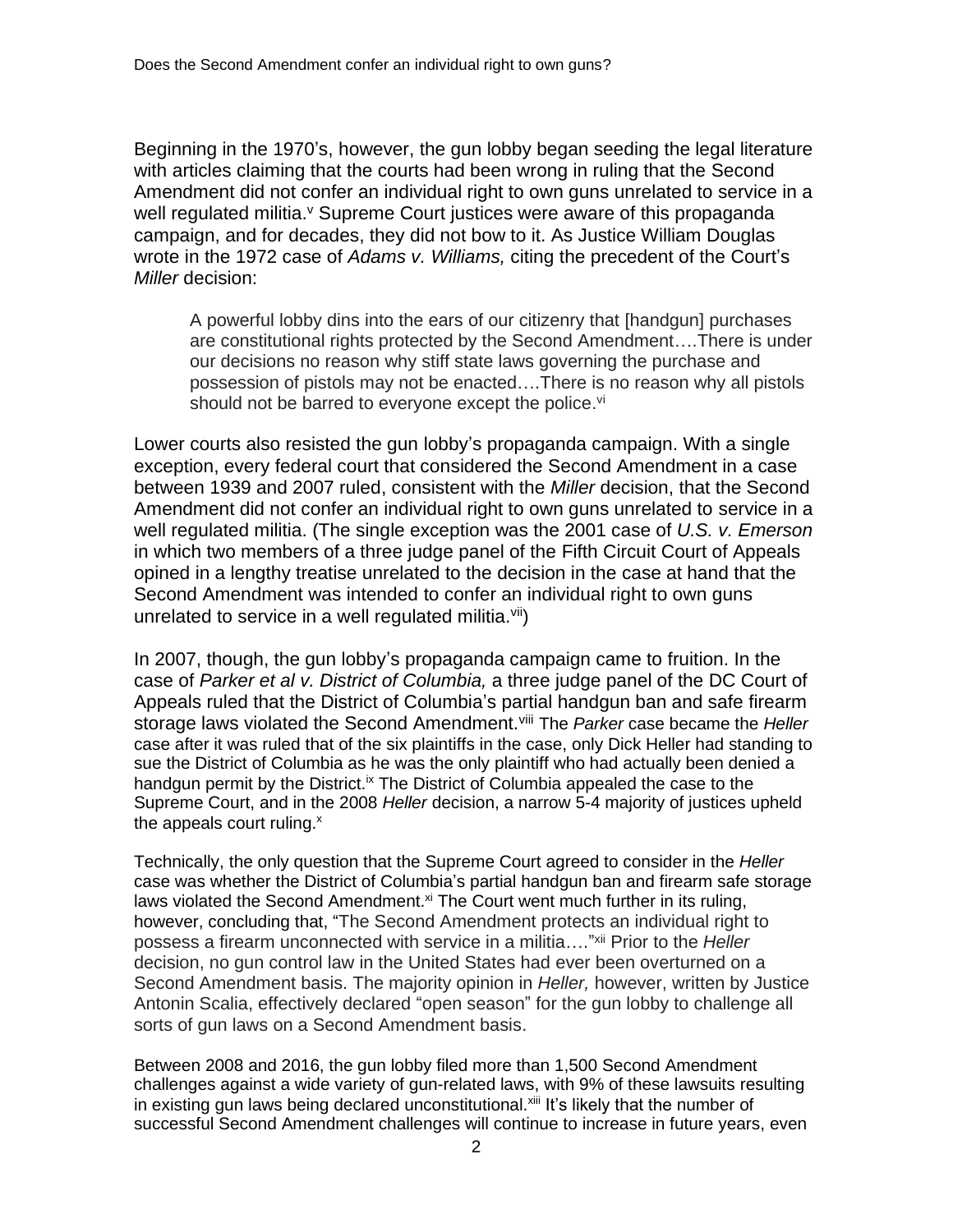against the kinds of gun laws in which previous challenges have failed, as a result of the ability of the gun lobby to go "judge shopping" among the unusually large number of federal judges, including three Supreme Court justices, appointed by Donald Trump, xiv who promised NRA members at the beginning of his single term as President from 2017 to 2021, "I will never, ever let you down." xv

The *Heller* majority opinion has been appropriately described by respected authorities as "gun rights propaganda passing as scholarship"xvi and as "evidence of the ability of wellstaffed courts to produce snow jobs."<sup>xvii</sup> The late Supreme Court Justice John Paul Stevens, who authored a dissenting opinion in *Heller,* described the majority opinion as "unquestionably the most clearly incorrect decision that the Court announced during my [35 year] tenure on the bench."<sup>xviii</sup> Justice Stevens noted that in the *Heller* decision, the majority endorsed an interpretation of the Second Amendment that the late Supreme Court Chief Justice Warren Burger had called "[O]ne of the greatest pieces of fraud, I repeat the word 'fraud,' on the American public by special interest groups that I have ever seen in my lifetime."xix

The *Heller* decision is worse, though, than even these harsh criticisms might indicate. In creating a constitutional obstacle, where none previously existed, to the adoption of stringent gun control laws in the United States comparable to the laws that have long been in effect in all the other high income democratic countries of the world, *Heller* is literally a death sentence for tens of thousands of Americans annually.

Americans Against Gun Violence is currently the only gun violence prevention organization in the entire United States that openly advocates and is actively pursuing overturning the Supreme Court's 2008 *Heller* decision. A key component of our strategy for overturning *Heller* is educating the general public, policy makers, and even federal judges and justices about the true history and intent of the Second Amendment and the fact that the *Heller* decision is not based upon any new information that has become available since the Supreme Court's *Miller*  and *Lewis* decisions, but rather upon gun lobby propaganda. Similarly, Justice Scalia's majority opinion does not involve any complex legal theories. Rather, it is characterized by gross distortions of historical facts, quotations taken out of context, circular reasoning, and bombastic and sarcastic rhetoric.

Another component of our strategy for overturning the *Heller* decision is filing *amicus curiae* (friend of the court) briefs in important Second Amendment cases in which we make the point that *Heller* was wrongly decided and should be interpreted by lower courts as narrowly as possible until the time that it is eventually overturned by the Supreme Court. Americans Against Gun Violence is the only organization to have filed such briefs in the recent cases of the *New York State Rifle and Pistol Association v. New York City, Duncan v. Becerra,* and the *New York State Rifle and Pistol Association v. Bruen.*

In summary, from the purist's point of view, the answer to the question, "Does the Second Amendment guarantee an individual right to own a gun unrelated to service in a 'well regulated militia?" is still "No." The Second Amendment itself was